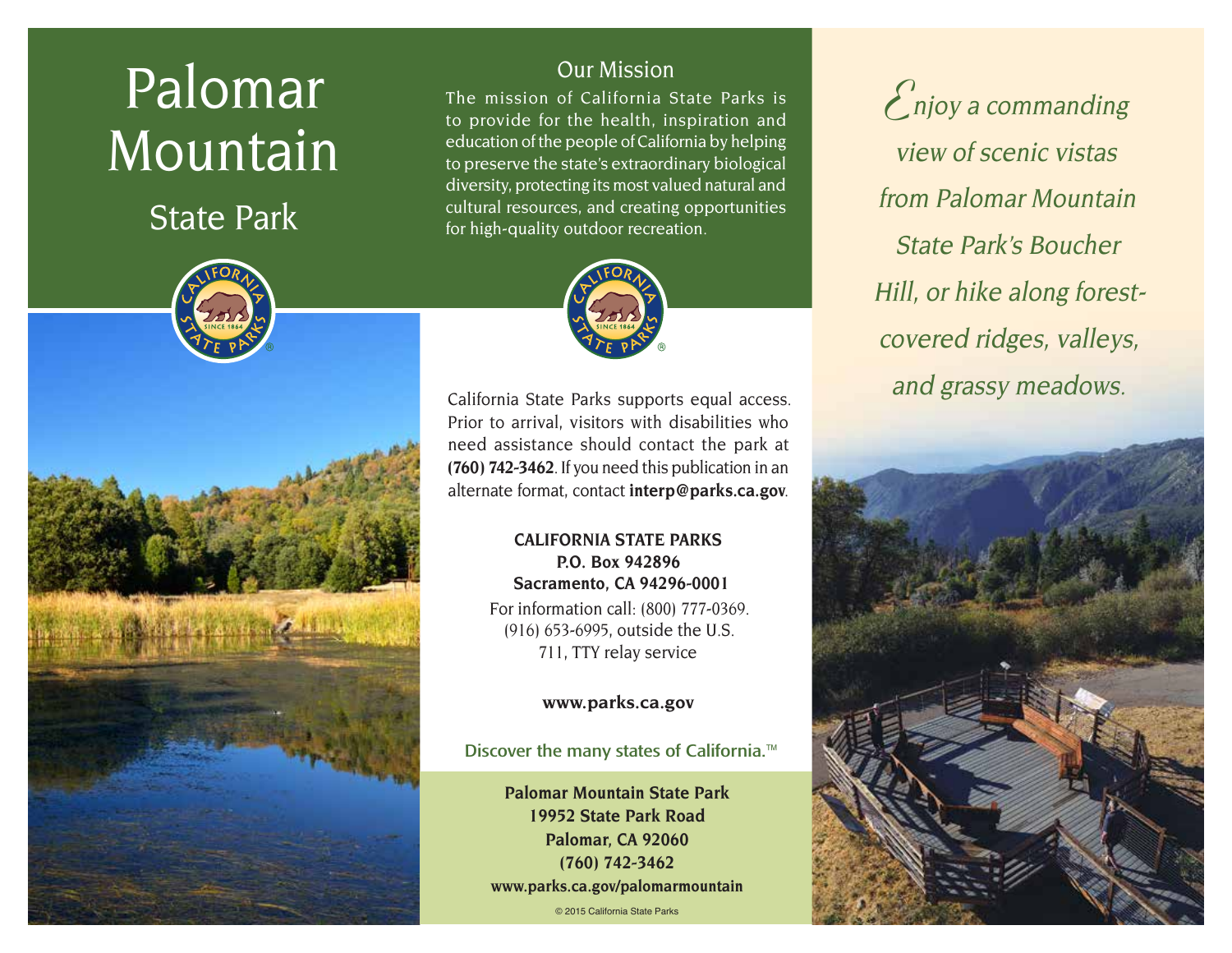**P alomar Mountain State Park features 1,862 acres of pristine forest, peaceful**  meadows, and pleasing panoramas of northern San Diego County. Visitors can camp, hike, fish, picnic, and relax in nature. In summer, temperatures average a balmy 80 degrees. Winters bring snow to the park, with freezing temperatures that can dip below 30 degrees. Spring and autumn are moderate. Boucher Hill Fire Lookout Tower

#### **PARK HISTORY**

#### **Native People**

Over millennia, what is now called Palomar Mountain was used by many local native groups — likely the Cupeño, Ipai, and Serrano people. However, the mountain stands in traditional Luiseño territory. They maintained seasonal villages on the mountain, where they hunted game and gathered acorns and other seed crops. The Pechanga Luiseño called the mountain Pa'áaw (pah-OW), and the area of Pauma Luiseño summer encampments (now within the park's boundaries) was known as Wavimai. The Luiseño people named the village site at Cedar Grove Pee-nav-angña and what is now Doane Valley was called O-us-koon, meaning "wild lilac."

> Luiseño grinding rock



#### **Colonization**

Spanish colonists established Mission San Luis Rey in 1798, in what is now Oceanside. The missionaries called the blue mountain range "Sierra de Palomar."

Native Californians from the surrounding area, renamed Luiseño after Mission San Luis Rey, were brought to the mission to work. An unfamiliar diet and epidemic diseases carried by Spanish émigrés killed great numbers of native people.

Mexico won independence from Spain in 1821. Through the 1833 Secularization Act, former mission lands were to be distributed among the surviving native people who had labored at the missions. Instead, large tracts (ranchos) were granted to Mexican citizens. Native people either attempted to return to their homes or worked on the ranchos. Many were forcibly moved to the Temecula Valley. Today's Luiseño people work to

honor and restore their ancient languages and culture.

The United States gained control of California in 1848. Palomar Mountain remained a wild place for many years. The mountain was sparsely populated with native people and some homesteaders. Settlers, such as George Edwin Doane— for whom Doane Valley is named-raised livestock, grew hay, and planted apple orchards. Some of these apple trees still bear fruit today.

Palomar Mountain State Park was created in 1933 during the Great Depression. Civilian Conservation Corps (CCC) members — young men employed by the federal government to help lower unemployment—built many of the roads, trails and picnic facilities still used in the park today.

#### **NATHANIEL HARRISON**

In the 1880s, "Nate" Harrison, a former slave who came to California during the Gold Rush, made remote Palomar Mountain his home. Harrison grew hay and raised hogs near the eastern edge of today's park. He died in 1920, reportedly living to the age of 101. The park's Nate Harrison Grade Road is named for him.

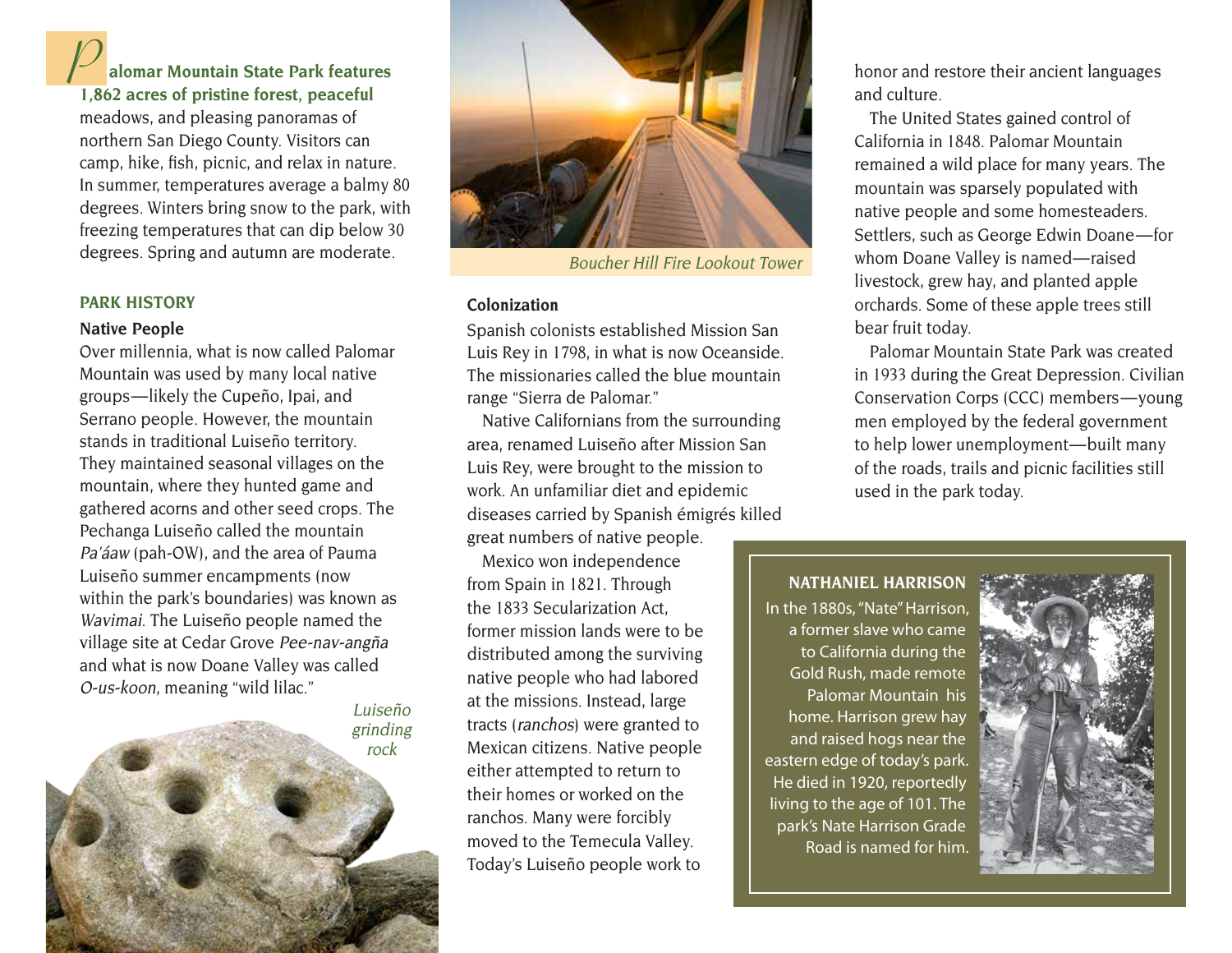

Fishing at Doane Pond

#### **NATURAL HISTORY**

Palomar Mountain's average 5,000-foot elevation features mixed conifer forest and meadows, uncommon in Southern California.

On the trails wending through the 450 acre Doane Valley Natural Preserve, hikers pass white fir, incense cedar and big-cone Douglas-fir trees that provide ample shade. Flowering trees and shrubs in meadowlands and streamside riparian areas blanket the mountain with color each spring. Western dogwoods, azaleas, and lilies blossom, while lupine and penstemon poke through native meadow grasses.

Such bird species as western bluebirds, woodpeckers, and red-shouldered hawks make this a birder's haven. Predators such as gray foxes, coyotes, and bobcats may be spotted. Easier to see are southern mule deer and gray squirrels.

#### **Boucher Hill Fire Lookout Tower**

The mountain has a long history of devastating wildfires, many caused by lightning. The Boucher Hill Fire Lookout Tower, at 5,400 feet elevation, overlooks the Pauma Valley. The first fire lookout tower here was erected in 1935, and this restored tower was built in 1948.

The Boucher Hill Fire Lookout Tower is available for guided tours when volunteers are available, unless fire-spotting is needed. Boucher Hill also features a nearby accessible view deck with a panorama of the Pauma Valley below.

#### **RECREATION**

**Camping**—Doane Valley Campground has 31 family campsites. Each site has a table, fire ring, barbecue, and food locker. Restrooms and piped drinking water are available nearby.

**Group Campgrounds** — The Cedar Grove Group Campground has three areas for groups. Group Camp #1 is suitable for trailers and camper vans up to 21 feet in length and up to 25 people; two other group sites can accommodate up to 15 people for tent camping only. Reserve all campsites in advance at **[www.parks.ca.gov/](http://www.parks.ca.gov/palomarmountain) [palomarmountain](http://www.parks.ca.gov/palomarmountain)** or call (800) 444-7275. **Fishing**—Fishing is available year round at Doane Pond with a valid California fishing license. Fishing hours are 6 a.m. to sunset.

**Picnicking**—Silvercrest picnic area features shaded picnic tables, barbecue pits, and restrooms. **Hiking**—Palomar Mountain State Park has multiple hiking trails of varying difficulties. Please consult the map for hiking routes, use caution, and stay on the trails.

Red-shouldered hawk

# **ACCESSIBLE FEATURES**

Three sites at the Doane Valley Campground and one at the Cedar Grove Group Camp #1 are designated accessible. Restrooms, the Silvercrest day-use area, and the Boucher Hill view deck are accessible.

Accessibility is continually improving. For updates, visit **[http://access.parks.ca.gov.](http://access.parks.ca.gov)**

## **NEARBY STATE PARKS**

- San Pasqual Battlefield State Historic Park 15808 San Pasqual Valley Road Escondido 92027 (760) 737-2201
- Carlsbad State Beach 7201 Carlsbad Boulevard, Carlsbad 92008 (769) 438-3143

This park is supported in part through the Friends of Palomar Mountain State Park P.O. Box 91, Palomar, CA 92060 (951) 265-6385 **[www.friendsofpalomarsp.org](http://www.friendsofpalomarsp.org)**

### **PLEASE REMEMBER**

- Except for service animals, dogs are not allowed on unpaved trails. Dogs are welcome on leash in campgrounds and on paved trails, but they must be confined in a tent or vehicle at night.
- Firewood is sold at the camp host site or kiosk. Please contain fires to designated barbecues and fire rings.
- All natural and cultural features of Palomar Mountain State Park are protected by law and may not be disturbed or removed.
- Quiet hours are from 10 p.m. until 6 a.m. Generator use is not allowed from 8 p.m. until 10 a.m.